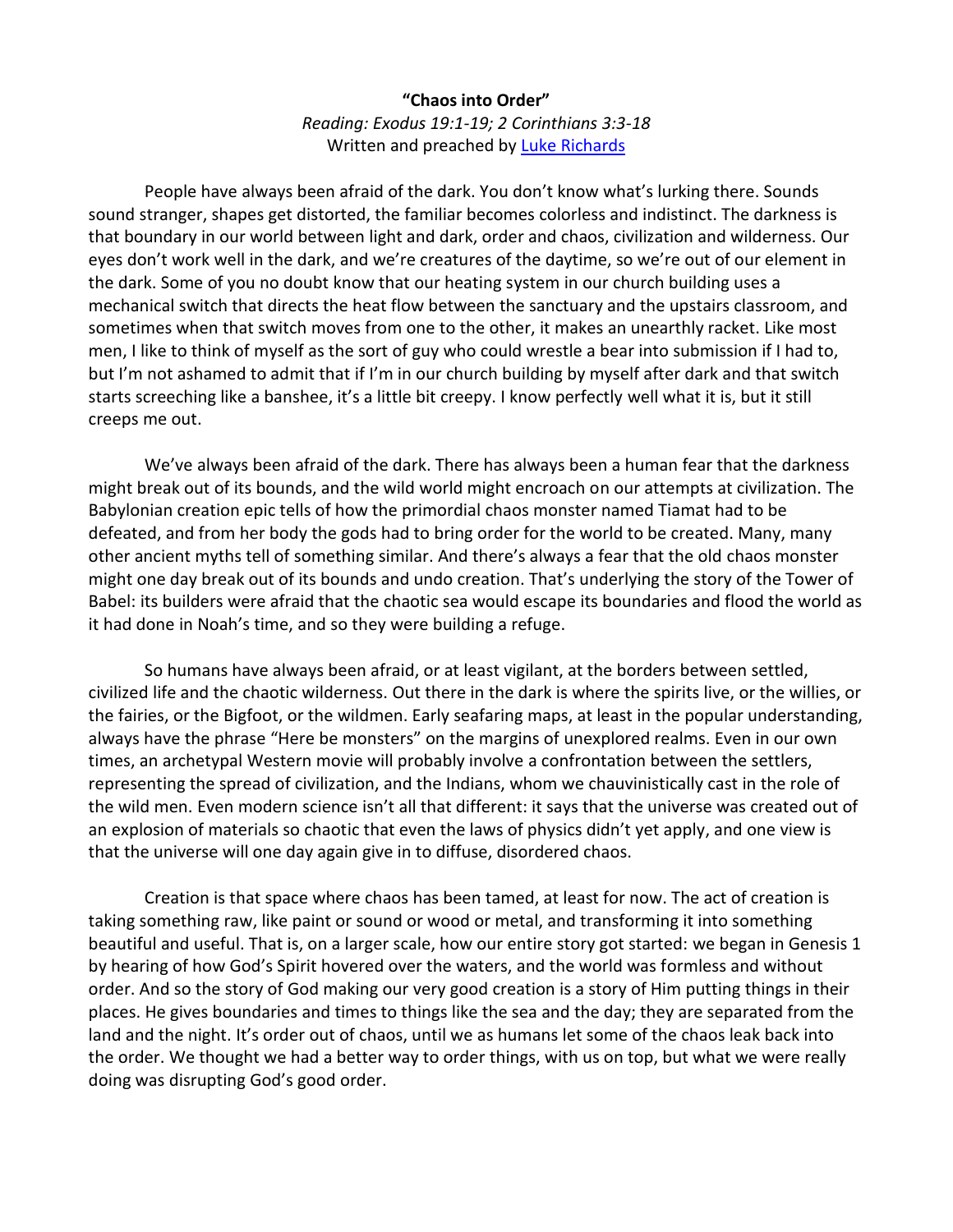And so as we've been reading through The Story we've watched the slow unfolding of the beginning stages of God's work to undo our damage, and since we're at the epicenter of the chaos in His creation, we're also the epicenter of His plan of re-ordering. We've watched as God begins to build a relationship over many generations with one family of humans so that through them, He can restore His relationship with all of humanity. We've watched as He blesses and saves and protects and fights for this family, and as He leads them out of slavery into the wilderness.

It's here that we see, for the first time, the famous Ten Commandments. It's kind of a terrifying scene: God descends to the top of the mountain they are encamped around, and His appearance is accompanied by fire, thick smoke, rumbling, and trumpet blasts. It's as though they have pitched their tents at the foot of an erupting volcano, which is pretty much the last place in the world I would want to spend a few months. It's so dangerous, in fact, that God has them mark out a boundary around the mountain, and anyone or anything that crosses the boundary risks death. But Moses approaches God and God gives him not just Ten Commandments, but an entire body of instructions on how to worship and how to live in the presence of God and one another.

We have to confess that some of the commandments God gives him sound a little odd to us today. I mean, yes, it's pretty understandable that God would want His people to not kill one another, but there are other laws in there that seem kind of domineering. Why does God forbid them from eating shellfish or pork? What's wrong with wearing clothes made out of two different types of fabric? Some of the orders are understandable, some make a little more sense when we realize that they were probably intended to prevent God's people from participating in some of the pagan beliefs of the nations around them, and some of them remain pretty hard to explain. But what's clear is that this law God is giving His people is an injection of God's order back into the chaotic world. He's once again separating the light from the darkness, separating out a people for Himself. In this one little nation, God is creating a structure in which they can become His people, a little plot of land out of which one day a new, redeemed Garden of Eden can grow out of the chaos of our fallen world.

In our enlightened modern times we tend to value the freedom of the individual above all else, and we get annoyed with God for daring to tell us that certain things are off-limits. What we choose to forget is that our lives apart from God are subject to chaos. It's as though someone in the audience brought an accordion to a performance of a Bach concerto; the structure is wrong and the result is off-tune. We think that God's law is there to crush our freedom. It's true that there have been times when law has been used to restrict freedom and crush our spirits, but there is also a type of law that is intended to be life-giving and freedom-bestowing. The structure of law is intended to give us space to flourish; God's laws for Moses were designed to define this nation of people as God's. The law was a way of freedom to life in God.

So sometimes we reject God's order for our lives as being too cumbersome or too hard. Sometimes we think we're better judges of how our lives should be ordered, and we decide to ignore what God has revealed to us about the order He has in mind for us. And the result is that we're letting that old chaos bleed back into our lives. Other times we focus so much on God's rules that we worship the order rather than the one who created that order; we turn God's order that was intended to bring life and freedom and use it as a weapon or a restraint to hinder our freedom. That's the message Paul was giving to the church in Corinth in our reading from 2 Corinthians, that some